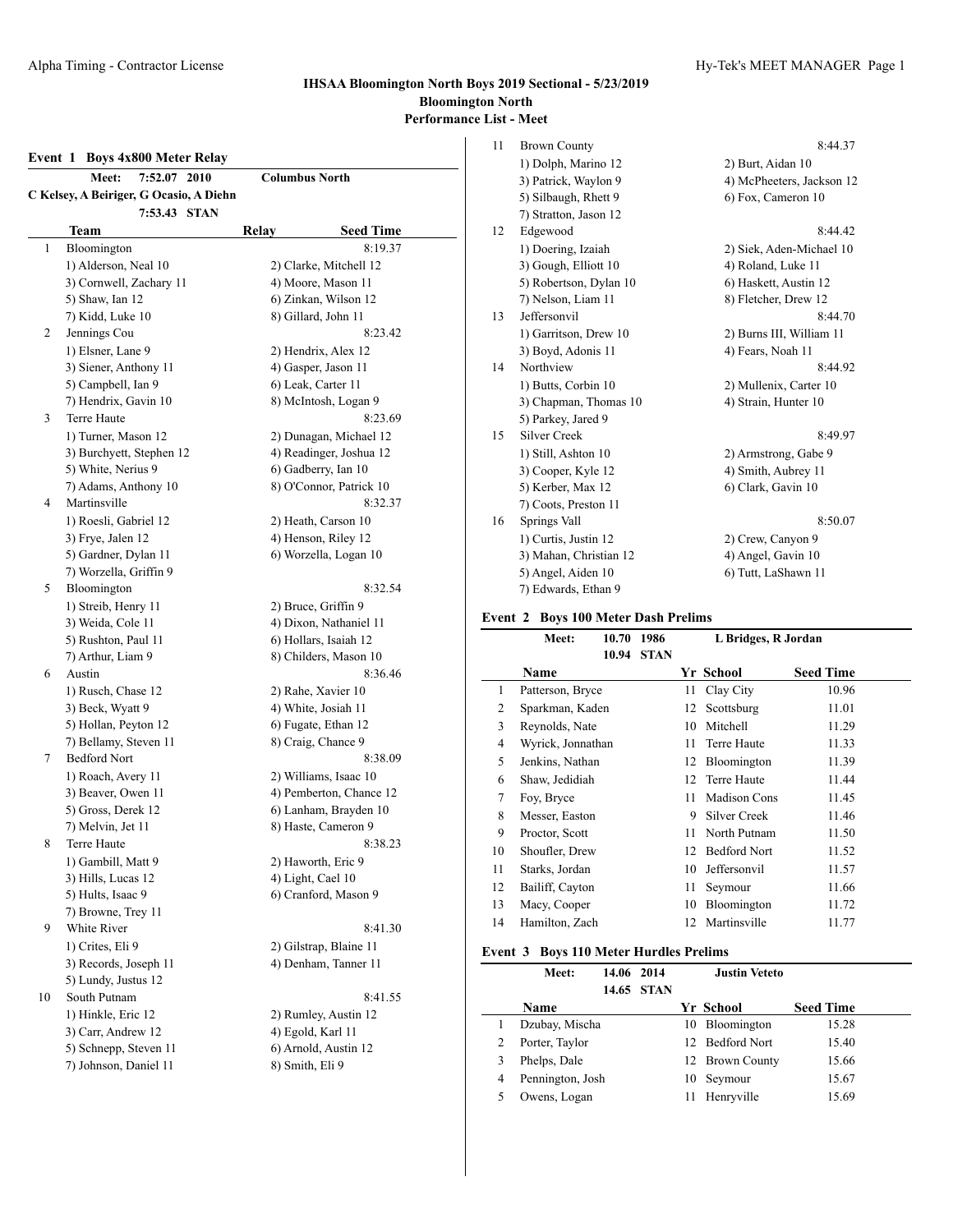$\overline{a}$ 

#### **Event 3 ...(Boys 110 Meter Hurdles Prelims)**

|    | Name              |    | Yr School       | <b>Seed Time</b> |
|----|-------------------|----|-----------------|------------------|
| 6  | Bender, Brayden   |    | 10 Terre Haute  | 15.70            |
| 7  | Stephens, Spencer | 11 | Martinsville    | 15.77            |
| 8  | Simpson, William  | 11 | Jeffersonvil    | 15.87            |
| 9  | Skinner, Jaysce   |    | 12 Eastern Gree | 15.95            |
| 10 | Nelson, Drew      |    | 10 Jeffersonvil | 16.11            |
| 11 | Wilkes, Jacob     |    | 12 Cloverdale   | 16.18            |
| 12 | Urbanski, Braden  |    | 12 Bloomington  | 16.24            |
| 13 | Duncan, Avery     | 11 | Charlestown     | 16.36            |
| 14 | Cooley, Daryl     | 11 | Terre Haute     | 16.51            |
| 15 | Curtis, Jordan    | 11 | Springs Vall    | 16.52            |
| 16 | Unger, Mason      |    | Terre Haute     | 16.61            |

#### **Event 4 Boys 200 Meter Dash Prelims**

|    | Meet:                 | 21.80 | 1986        |    | <b>Lucien Bridges</b> |                  |  |  |  |
|----|-----------------------|-------|-------------|----|-----------------------|------------------|--|--|--|
|    |                       | 22.08 | <b>STAN</b> |    |                       |                  |  |  |  |
|    | Name                  |       |             |    | Yr School             | <b>Seed Time</b> |  |  |  |
| 1  | McGlothlin, Johnathan |       |             | 11 | Edgewood              | 22.76            |  |  |  |
| 2  | Jenkins, Nathan       |       |             | 12 | Bloomington           | 22.79            |  |  |  |
| 3  | Sparkman, Kaden       |       |             | 12 | Scottsburg            | 22.85            |  |  |  |
| 4  | Cline, Mitchell       |       |             | 11 | Southwestern          | 22.93            |  |  |  |
| 5  | Patterson, Bryce      |       |             | 11 | Clay City             | 23.02            |  |  |  |
| 6  | Foy, Bryce            |       |             | 11 | <b>Madison Cons</b>   | 23.12            |  |  |  |
| 7  | Salako, Djibrille     |       |             | 11 | Terre Haute           | 23.18            |  |  |  |
| 8  | Messer, Easton        |       |             | 9  | Silver Creek          | 23.27            |  |  |  |
| 9  | Benford, Ahmad        |       |             | 11 | Terre Haute           | 23.32            |  |  |  |
| 10 | Moody, Eli            |       |             | 10 | Terre Haute           | 23.48            |  |  |  |
| 11 | Thompson, Derek       |       |             | 11 | Brownstown C          | 23.52            |  |  |  |
| 12 | Clark, Dalton         |       |             | 12 | Mitchell              | 23.56            |  |  |  |
| 13 | Miller, Corey         |       |             | 12 | South Vermil          | 23.61            |  |  |  |
| 14 | Brown, Parker         |       |             | 10 | Terre Haute           | 23.62            |  |  |  |
| 15 | Buis, Billy           |       |             | 11 | Martinsville          | 23.75            |  |  |  |
| 16 | Edwards, Jacob        |       |             |    | 12 West Washing       | 23.95            |  |  |  |

## **Event 5 Boys 1600 Meter Run**

|    | Meet:            | 4:10.89 | 2003        | <b>Christian Wagner</b> |                     |                  |             |  |
|----|------------------|---------|-------------|-------------------------|---------------------|------------------|-------------|--|
|    |                  | 4:17.37 | <b>STAN</b> |                         |                     |                  |             |  |
|    | Name             |         |             |                         | Yr School           | <b>Seed Time</b> |             |  |
| 1  | Haskett, Austin  |         |             | 12                      | Edgewood            | 4:15.17          | <b>STAN</b> |  |
| 2  | Gillard, John    |         |             | 11                      | Bloomington         | 4:15.66          | <b>STAN</b> |  |
| 3  | Zinkan, Wilson   |         |             | 12                      | Bloomington         | 4:17.70          |             |  |
| 4  | Hollars, Isaiah  |         |             | 12                      | Bloomington         | 4:21.95          |             |  |
| 5  | Holmes, Cooper   |         |             | 11                      | <b>Bedford Nort</b> | 4:32.54          |             |  |
| 6  | Guthrie, Uriah   |         |             | 11                      | Eastern (Pek        | 4:35.18          |             |  |
| 7  | Records, Joseph  |         |             | 11                      | White River         | 4:38.04          |             |  |
| 8  | Gambill, Matt    |         |             | 9                       | Terre Haute         | 4:38.16          |             |  |
| 9  | Gadberry, Ian    |         |             | 10                      | Terre Haute         | 4:40.94          |             |  |
| 10 | Saude, William   |         |             | 10                      | West Vigo           | 4:43.77          |             |  |
| 11 | Chapman, Thomas  |         |             | 10                      | Northview           | 4:45.33          |             |  |
| 12 | Butts, Corbin    |         |             | 10                      | Northview           | 4:49.11          |             |  |
| 13 | Youell, Jayke    |         |             | 11                      | Henryville          | 4:50.16          |             |  |
| 14 | White, Josiah    |         |             | 11                      | Austin              | 4:51.76          |             |  |
| 15 | Winston, Bradley |         |             | 12                      | Southwestern        | 4:52.91          |             |  |
| 16 | Huff, James      |         |             | 12                      | Salem               | 4:58.17          |             |  |

**Event 6 Boys 4x100 Meter Relay**

|    | 42.59 2017<br><b>Meet:</b>              | <b>Columbus North</b> |                                               |
|----|-----------------------------------------|-----------------------|-----------------------------------------------|
|    | C Bandy, D Hunter, J Flemmons, M Burton |                       |                                               |
|    | 42.54 STAN                              |                       |                                               |
| 1  | Team<br>Terre Haute                     | Relay                 | <b>Seed Time</b><br>43.85                     |
|    |                                         |                       |                                               |
|    | 1) Benford, Ahmad 11                    |                       | 2) Shaw, Jedidiah 12                          |
|    | 3) Moody, Eli 10                        |                       | 4) Russell, Jace 10                           |
|    | 5) Howard, Garrett 10                   |                       | 6) Gauer, Nathan 9<br>8) Wyrick, Jonnathan 11 |
|    | 7) Tuberosa, Trenton 10                 |                       |                                               |
| 2  | <b>Bedford Nort</b>                     |                       | 43.88                                         |
|    | 1) Deckard, Jamey 12                    |                       | 2) Shoufler, Drew 12                          |
|    | 3) Grissom, Landon 11                   |                       | 4) Martin, Wyatt 12                           |
|    | 5) Porter, Taylor 12                    |                       | 6) Grider, Elijah 11                          |
|    | 7) Underwood, James 10                  |                       | 8) Auerswald, Finn 12                         |
| 3  | North Putnam                            |                       | 43.91                                         |
|    | 1) Lawrence, Kalib 11                   |                       | 2) Clifford, Colton 10                        |
|    | 3) Murray, Chris 12                     |                       | 4) Proctor, Scott 11                          |
|    | 5) Warren, Skyler 11                    |                       | 6) Duncan, Hosaie 9                           |
| 4  | Bloomington                             |                       | 44.28                                         |
|    | 1) Macy, Cooper 10                      |                       | 2) Waxler, Teddy 12                           |
|    | 3) Miles, Kayin 10                      |                       | 4) Jenkins, Nathan 12                         |
|    | 5) Barbu, Joseph 12                     |                       | 6) Knight, Isaiah 12                          |
|    | 7) Johnson, David 12                    |                       | 8) Childers, Mason 10                         |
| 5  | Terre Haute                             |                       | 44.34                                         |
|    | 1) Brown, Parker 10                     |                       | 2) Salako, Djibrille 11                       |
|    | 3) Shaw, Damon 12                       |                       | 4) Bender, Brayden 10                         |
|    | 5) Knopp, Jacob 12                      |                       | 6) Cooley, Daryl 11                           |
| 6  | Scottsburg                              |                       | 44.44                                         |
|    | 1) Witt, Alex 10                        |                       | 2) Lewis, Austin 10                           |
|    | 3) Lincoln, Patrick 12                  |                       | 4) Sparkman, Kaden 12                         |
|    | 5) Hollan, Keyton 10                    |                       | 6) Rowland, Tristian 10                       |
| 7  | Martinsville                            |                       | 44.48                                         |
|    | 1) Gorham, JD 12                        |                       | 2) Hamilton, Zach 12                          |
|    | $3)$ Cox, Tyler 10                      |                       | 4) Buis, Billy 11                             |
|    | 5) Rhoden, Dylan 9                      |                       | 6) Worzella, Logan 10                         |
|    | 7) VanAuken, Ryan 10                    |                       | 8) Stephens, Spencer 11                       |
| 8  | Jeffersonvil                            |                       | 44.51                                         |
|    | 1) Spalding, Tyrell 12                  |                       | 2) Starks, Jordan 10                          |
|    | 3) Hickman, Chaz 12                     |                       | 4) Wiers, Joshua 10                           |
|    | 5) Findley, Isaac 11                    |                       | 6) Pohl, Jordan 11                            |
| 9  | Mitchell                                |                       | 45.04                                         |
|    | 1) Lee, Trevin 10                       |                       | 2) Reynolds, Nate 10                          |
|    | 3) Lindsey, Garrett 11                  |                       | 4) Clark, Dalton 12                           |
|    | 5) Rayhill, Cameron 10                  |                       |                                               |
| 10 | Edgewood                                |                       | 45.48                                         |
|    | 1) Raake, Zackary 9                     |                       | 2) Brown, David 12                            |
|    | 3) Curtis, Cam 11                       |                       | 4) Love, Blake 10                             |
|    | 5) McGlothlin, Johnathan 11             |                       | 6) Raake, Grant 12                            |
|    | 7) Bolin, Nathan 12                     |                       | 8) Bland, Tristan 11                          |
| 11 | Bloomington                             |                       | 45.49                                         |
|    | 1) Foster, John 12                      |                       | 2) Roberts, Gabriel 10                        |
|    | 3) Wright, Dquesto 12                   |                       | 4) Lacanienta, Jacob 10                       |
|    | 5) Brown, Gabriel 12                    |                       | 6) Green-hogue, Lansing 12                    |
|    | 7) Dzubay, Mischa 10                    |                       | 8) Thiery, Maveric 11                         |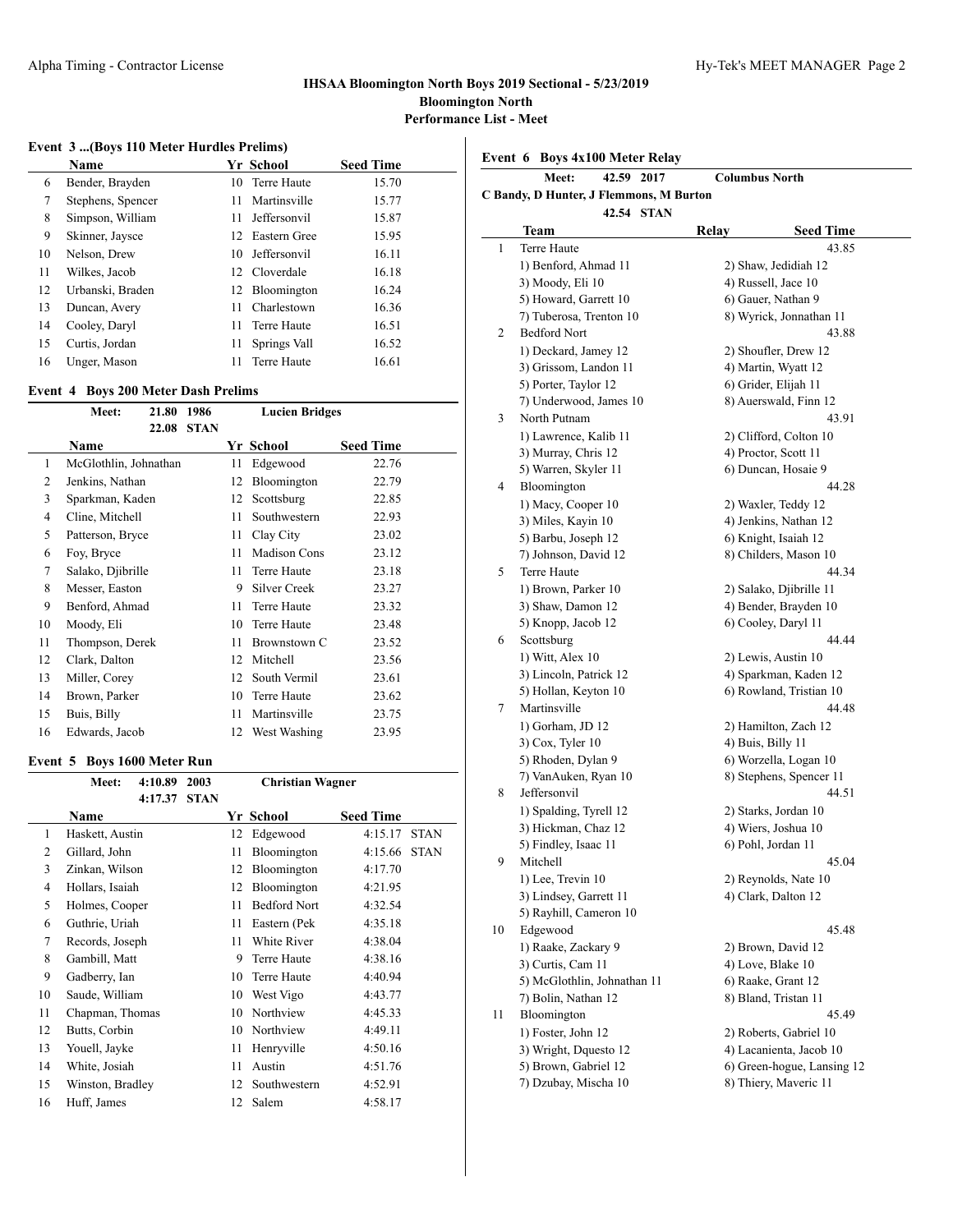$\overline{a}$ 

## **Event 6 ...(Boys 4x100 Meter Relay)**

|    | Team                   | Relav | <b>Seed Time</b>       |  |
|----|------------------------|-------|------------------------|--|
| 12 | West Vigo              |       | 45.50                  |  |
|    | 1) Wilbur, Zander 10   |       | 2) Ramsey, Caleb 12    |  |
|    | 3) Frey, Luke 11       |       | 4) Fuller, Alden 12    |  |
|    | 5) Stroud, Brandon 11  |       | 6) Davis, Caleb 12     |  |
| 13 | South Vermil           |       | 45.63                  |  |
|    | 1) Spence, Gary 12     |       | 2) Natale, Sam 10      |  |
|    | 3) Zucca, Brant 12     |       | 4) Miller, Corey 12    |  |
|    | 5) Schell, Hunter 12   |       |                        |  |
| 14 | Brownstown C           |       | 45.67                  |  |
|    | 1) Bollinger, Caleb 12 |       | 2) Walker, Braeden 11  |  |
|    | 3) Wilson, Brandon 11  |       | 4) Thompson, Derek 11  |  |
|    | 5) Howard, Justin 10   |       | 6) Branaman, Robbie 12 |  |
|    | 7) Fish, Braydon 12    |       |                        |  |
| 15 | Linton-Stock           |       | 45.92                  |  |
|    | 1) Padgett, Kaulin 9   |       | 2) Lynn, Jackson 9     |  |
|    | 3) House, Gavin 10     |       | 4) Dyer, Lance 11      |  |
|    | 5) Ketchem, Matthew 11 |       | 6) Eslinger, Gabriel 9 |  |
|    | 7) McKisson, Drake 9   |       | 8) Lannan, Luke 11     |  |
| 16 | Henryville             |       | 46.08                  |  |
|    | 1) Dukes, Drake 11     |       | 2) Ramsey, Gabe 10     |  |
|    | 3) Parihus, Gage 10    |       | 4) Owens, Logan 11     |  |
|    | 5) Stucky, Mathieu 11  |       |                        |  |

## **Event 7 Boys 400 Meter Dash**

|    | Meet:                 | 48.50 | 1985        |    | <b>Lee Bridges</b>  |                  |             |
|----|-----------------------|-------|-------------|----|---------------------|------------------|-------------|
|    |                       | 49.40 | <b>STAN</b> |    |                     |                  |             |
|    | <b>Name</b>           |       |             |    | Yr School           | <b>Seed Time</b> |             |
| 1  | O'Banion, Daunte      |       |             | 12 | Madison Cons        | 48.52            | <b>STAN</b> |
| 2  | McGlothlin, Johnathan |       |             | 11 | Edgewood            | 48.83            | <b>STAN</b> |
| 3  | Childers, Mason       |       |             | 10 | Bloomington         | 49.72            |             |
| 4  | Cline, Mitchell       |       |             | 11 | Southwestern        | 49.86            |             |
| 5  | Schmidt, Daxton       |       |             | 11 | Bloomington         | 49.92            |             |
| 6  | Clifford, Colton      |       |             | 10 | North Putnam        | 50.94            |             |
| 7  | Vanmeter, Caleb       |       |             | 10 | Paoli               | 51.60            |             |
| 8  | Raake, Zackary        |       |             | 9  | Edgewood            | 51.80            |             |
| 9  | Spence, Gary          |       |             | 12 | South Vermil        | 51.82            |             |
| 10 | Thomas, Steven        |       |             | 11 | Northview           | 51.84            |             |
| 11 | Bates, Ray            |       |             | 11 | Cloverdale          | 52.28            |             |
| 12 | Burchyett, Stephen    |       |             | 12 | Terre Haute         | 52.34            |             |
| 13 | Pemberton, Chance     |       |             | 12 | <b>Bedford Nort</b> | 52.42            |             |
| 14 | Hock, David           |       |             | 10 | Terre Haute         | 52.47            |             |
| 15 | Lincoln, Patrick      |       |             | 12 | Scottsburg          | 52.54            |             |
| 16 | Endris, Nathaniel     |       |             | 11 | Eastern (Pek        | 52.90            |             |

## **Event 8 Boys 300 Meter Hurdles**

 $\overline{a}$ 

|                | Meet:          | 37.55 2013 |             |     | <b>Conner Stapleton</b> |                  |
|----------------|----------------|------------|-------------|-----|-------------------------|------------------|
|                |                | 39.01      | <b>STAN</b> |     |                         |                  |
|                | <b>Name</b>    |            |             |     | Yr School               | <b>Seed Time</b> |
|                | Dzubay, Mischa |            |             | 10  | Bloomington             | 40.06            |
| 2              | Nelson, Drew   |            |             | 10. | Jeffersonvil            | 40.51            |
| 3              | Grider, Elijah |            |             | 11  | <b>Bedford Nort</b>     | 40.81            |
| $\overline{4}$ | Phelps, Dale   |            |             |     | 12 Brown County         | 41.40            |
| 5              | Ream, Caleb    |            |             |     | 12 Southwestern         | 41.61            |
| 6              | Johnson, David |            |             |     | Bloomington             | 41.90            |

|    | Wilkes, Jacob     |     | 12 Cloverdale  | 42.12 |
|----|-------------------|-----|----------------|-------|
| 8  | Rayhill, Cameron  |     | 10 Mitchell    | 42.16 |
| 9  | Owens, Logan      | 11. | Henryville     | 42.57 |
| 10 | Bush, Maliek      | 9   | Jeffersonvil   | 42.67 |
| 11 | Stephens, Spencer | 11. | Martinsville   | 42.82 |
| 12 | Bender, Brayden   |     | 10 Terre Haute | 42.90 |
| 13 | Eben, Chidi       |     | 12 Terre Haute | 43.23 |
| 14 | Limcaco, Spencer  | 11. | Terre Haute    | 43.33 |
| 15 | Urbanski, Braden  |     | 12 Bloomington | 43.98 |
| 16 | Curtis, Jordan    | 11. | Springs Vall   | 44.55 |
|    |                   |     |                |       |

## **Event 9 Boys 800 Meter Run**

|                | Meet:               | 1:55.20 | 2013        |    | <b>Luke Bertolet</b> |                  |
|----------------|---------------------|---------|-------------|----|----------------------|------------------|
|                |                     | 1:56.32 | <b>STAN</b> |    |                      |                  |
|                | Name                |         |             |    | Yr School            | <b>Seed Time</b> |
| 1              | Zinkan, Wilson      |         |             | 12 | Bloomington          | 1:57.53          |
| 2              | Rushton, Paul       |         |             | 11 | Bloomington          | 1:57.59          |
| 3              | McPheeters, Jackson |         |             | 12 | <b>Brown County</b>  | 1:57.99          |
| $\overline{4}$ | Readinger, Joshua   |         |             | 12 | Terre Haute          | 1:59.36          |
| 5              | Dunagan, Michael    |         |             | 12 | Terre Haute          | 1:59.67          |
| 6              | Gillard, John       |         |             | 11 | Bloomington          | 1:59.89          |
| 7              | Holt, Blaire        |         |             | 12 | Madison Cons         | 2:01.30          |
| 8              | Rusch, Chase        |         |             | 12 | Austin               | 2:02.33          |
| 9              | Rowland, Tristian   |         |             | 10 | Scottsburg           | 2:02.89          |
| 10             | Smith, Aubrey       |         |             | 11 | Silver Creek         | 2:02.97          |
| 11             | Light, Cael         |         |             | 10 | Terre Haute          | 2:03.10          |
| 12             | Dolph, Marino       |         |             | 12 | <b>Brown County</b>  | 2:03.30          |
| 13             | Elsner, Lane        |         |             | 9  | Jennings Cou         | 2:03.84          |
| 14             | Streib, Henry       |         |             | 11 | Bloomington          | 2:03.87          |
| 15             | Curtis, Justin      |         |             | 12 | Springs Vall         | 2:04.82          |
| 16             | Williams, Isaac     |         |             | 10 | <b>Bedford Nort</b>  | 2:05.25          |
|                |                     |         |             |    |                      |                  |

## **Event 10 Boys 3200 Meter Run**

|    | Meet:            | 8:53.80 | 2003        |    | <b>Christian Wagner</b> |                  |             |  |
|----|------------------|---------|-------------|----|-------------------------|------------------|-------------|--|
|    |                  | 9:19.38 | <b>STAN</b> |    |                         |                  |             |  |
|    | Name             |         |             |    | Yr School               | <b>Seed Time</b> |             |  |
| 1  | Haskett, Austin  |         |             | 12 | Edgewood                | 9:17.98          | <b>STAN</b> |  |
| 2  | Shaw, Ian        |         |             | 12 | Bloomington             | 9:25.01          |             |  |
| 3  | Hollars, Isaiah  |         |             | 12 | Bloomington             | 9:44.02          |             |  |
| 4  | Guthrie, Uriah   |         |             | 11 | Eastern (Pek            | 9:44.88          |             |  |
| 5  | Miller, Joshua   |         |             | 11 | Bloomington             | 9:50.34          |             |  |
| 6  | Goecker, AJ      |         |             | 12 | Trinity Luth            | 9:52.83          |             |  |
| 7  | Leak, Carter     |         |             | 11 | Jennings Cou            | 10:03.73         |             |  |
| 8  | Talbert, Jake    |         |             | 11 | Bloomington             | 10:11.48         |             |  |
| 9  | Norris, Braden   |         |             | 11 | Northview               | 10:13.47         |             |  |
| 10 | Miller, Kris     |         |             | 12 | Henryville              | 10:19.91         |             |  |
| 11 | Mullenix, Carter |         |             | 10 | Northview               | 10:24.63         |             |  |
| 12 | Gadberry, Ian    |         |             | 10 | Terre Haute             | 10:26.29         |             |  |
| 13 | Heath, Carson    |         |             | 10 | Martinsville            | 10:28.84         |             |  |
| 14 | Beck, Wyatt      |         |             | 9  | Austin                  | 10:29.28         |             |  |
| 15 | Stroud, Isaiah   |         |             | 10 | Jennings Cou            | 10:29.65         |             |  |
| 16 | Fugate, Ethan    |         |             | 12 | Austin                  | 10:31.98         |             |  |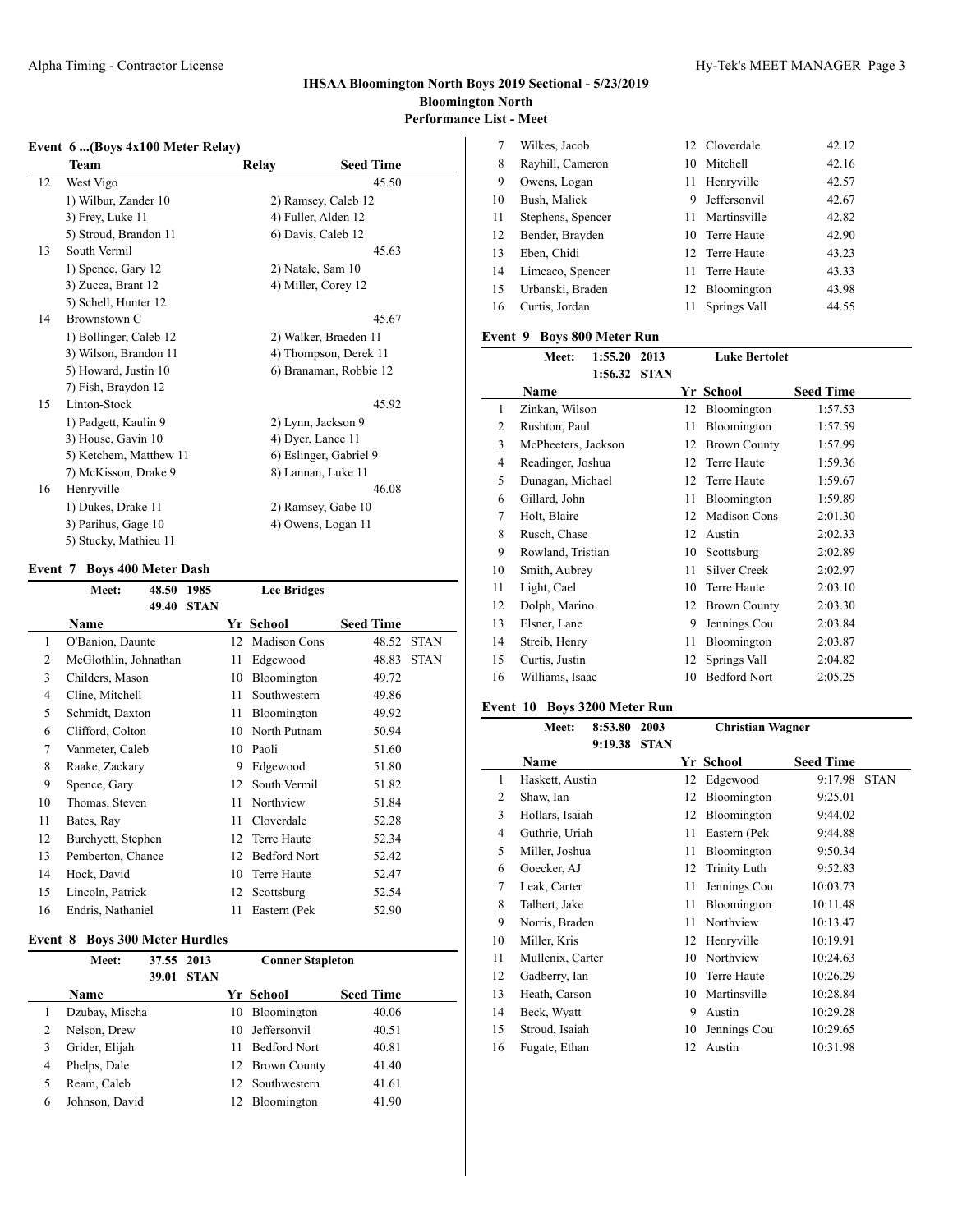## **Event 11 Boys 4x400 Meter Relay Meet: 3:20.52 2013 Center Grove C Stapleton, M Swann, E Tandy, J Veteto 3:20.44 STAN Team Relay Seed Time** 1 Bloomington 3:25.75 1) Johnson, David 12 2) Rushton, Paul 11 3) Waxler, Teddy 12 4) Childers, Mason 10 5) Knight, Isaiah 12 6) Lozano, Reece 9 7) Barbu, Joseph 12 8) Jenkins, Nathan 12 2 Terre Haute 3:27.32 1) Shaw, Jedidiah 12 2) Readinger, Joshua 12 3) Burchyett, Stephen 12 4) Wyrick, Jonnathan 11 5) Hock, David 10 6) Adams, Anthony 10 7) Young, Noah 11 8) Dailey, Jack 10 3 Scottsburg 3:28.48 1) Rowland, Tristian 10 2) Hollan, Keyton 10 3) Sparkman, Kaden 12 4) Lincoln, Patrick 12 5) Witt, Alex 10 6) Foster, Andrew 11 4 Bloomington 3:29.20 1) Dzubay, Mischa 10 2) Zinkan, Wilson 12 3) Ross-Harman, Murry 9 4) Schmidt, Daxton 11 5) Green-hogue, Lansing 12 6) Foster, John 12 7) Alderson, Neal 10 8) Gillard, John 11 5 Edgewood 3:32.81 1) Raake, Zackary 9 2) Bolin, Nathan 12 3) Doering, Izaiah 4) McGlothlin, Johnathan 11 5) Haskett, Austin 12 6) Gough, Elliott 10 7) Brown, David 12 8) Roland, Luke 11 6 South Putnam 3:33.33 1) Egold, Karl 11 2) Arnold, Austin 12 3) Gregory, Kain 11 4) Rumley, Austin 12 5) Johnson, Daniel 11 6) Bach, Lucas 11 7) Schnepp, Steven 11 7 Terre Haute 3:33.59 1) Momonyi, Elvin 11 2) Lommock, Nathaniel 9 3) Salako, Djibrille 11 4) McCammon-Bement, Nicholas 1 5) Light, Cael 10 6) Castilho, Pedro 12 8 Madison Cons 3:33.61 1) Holt, Blaire 12 2) Center, Nick 10 3) Kelsey, Jack 9 4) O'Banion, Daunte 12 5) Cosby, Xavier 9 6) Foy, Bryce 11 7) Schutte, Carter 9 9 Jeffersonvil 3:34.67 1) Nelson, Drew 10 2) Baynes, Vaugndez 9 3) Pohl, Jordan 11 4) Wiers, Joshua 10 5) Mucker, Montez 11 6) Findley, Isaac 11 10 Bedford Nort 3:35.83 1) Roach, Austin 11 2) Grider, Elijah 11 3) Deckard, Jamey 12 4) Pemberton, Chance 12 5) Beaver, Owen 11 6) Roach, Avery 11 7) Parker, Harrison 12 8) Williams, Isaac 10

| 11 | Mitchell                  | 3:36.55                 |
|----|---------------------------|-------------------------|
|    | 1) Lindsey, Garrett 11    | 2) Reynolds, Nate 10    |
|    | 3) Rayhill, Cameron 10    | 4) Clark, Dalton 12     |
|    | 5) Banker, Foster 9       |                         |
| 12 | Southwestern              | 3:37.27                 |
|    | 1) Smith, Brandon 9       | 2) Anderson, Adam 12    |
|    | 3) Ream, Caleb 12         | 4) Grider, Jacob 12     |
|    | 5) Cloud, Colton 9        | 6) Winston, Bradley 12  |
|    | 7) Mundt, Gavyn 11        | 8) Cline, Mitchell 11   |
| 13 | Eastern (Pek              | 3:37.40                 |
|    | 1) Jeter, Tevin 12        | 2) Coats, Matthew 12    |
|    | 3) Jones, Caleb 11        | 4) Endris, Nathaniel 11 |
|    | 5) Guthrie, Uriah 11      | 6) Davidson, Chase 9    |
| 14 | Springs Vall              | 3:37.47                 |
|    | 1) McLane, Dylan 10       | 2) Angel, Gavin 10      |
|    | 3) Mahan, Christian 12    | 4) Land, Jackson 12     |
|    | 5) Tutt, LaShawn 11       | 6) Curtis, Jordan 11    |
|    | 7) Cooper, Cole 12        | 8) Curtis, Justin 12    |
| 15 | Cloverdale                | 3:37.76                 |
|    | 1) Johnson, Bradley 12    | 2) Ashcraft, Chase 10   |
|    | 3) Williamson, Elliott 12 | 4) Szczerbik, Brady 12  |
|    | 5) Bates, Ray 11          | 6) Hall, Rylan 12       |
|    | 7) Geiger, Seth 11        | 8) Smith, Jacob 11      |
| 16 | Silver Creek              | 3:38.07                 |
|    | 1) Winkler, Vincent 11    | 2) Armstrong, Gabe 9    |
|    | 3) Still, Ashton 10       | 4) Smith, Aubrey 11     |
|    | 5) Lucas, Ryan 9          | 6) Gleason, Jack 11     |
|    | 7) Cooper, Kyle 12        | 8) Ganchev, Georgi 11   |
|    |                           |                         |

# **Event 12 Boys Long Jump**

|    | Meet:           | 23-06.50 | 1987        |    | <b>Jeff Smith</b>   |                  |
|----|-----------------|----------|-------------|----|---------------------|------------------|
|    |                 | 22-04.75 | <b>STAN</b> |    |                     |                  |
|    | Name            |          |             |    | Yr School           | <b>Seed Mark</b> |
| 1  | Bosley, Brett   |          |             | 10 | Paoli               | 21-10.50         |
| 2  | Jenkins, Nathan |          |             | 12 | Bloomington         | 21-05.00         |
| 3  | Brown, David    |          |             | 12 | Edgewood            | 21-01.25         |
| 4  | Cruz, Steven    |          |             | 9  | Charlestown         | 21-01.00         |
| 5  | Rolen, Grayson  |          |             | 12 | Bloomington         | 20-11.00         |
| 6  | Jeter, Tevin    |          |             | 12 | Eastern (Pek        | 20-06.75         |
| 7  | Pohl, Jordan    |          |             | 11 | Jeffersonvil        | 20-06.00         |
| 8  | Shoufler, Drew  |          |             | 12 | <b>Bedford Nort</b> | 20-04.00         |
| 9  | Shaw, Damon     |          |             | 12 | Terre Haute         | 20-03.50         |
| 10 | Benford, Ahmad  |          |             | 11 | Terre Haute         | 20-03.00         |
| 11 | Butts, Keaton   |          |             | 12 | Clay City           | 20-03.00         |
| 12 | Thiery, Maveric |          |             | 11 | Bloomington         | 20-02.00         |
| 13 | Lucas, Jacob    |          |             | 10 | Silver Creek        | 20-00.00         |
| 14 | Graf, Jacob     |          |             | 12 | Silver Creek        | 20-00.00         |
| 15 | Frey, Luke      |          |             | 11 | West Vigo           | 19-11.00         |
| 16 | Hollan, Keyton  |          |             | 10 | Scottsburg          | 19-11.00         |
|    |                 |          |             |    |                     |                  |

#### **Event 13 Boys High Jump**

| Meet:          | 6-09.50 1987<br>6-04.50 STAN |  | <b>Jeff Smith</b> |                  |      |  |
|----------------|------------------------------|--|-------------------|------------------|------|--|
| Name           |                              |  | Yr School         | <b>Seed Mark</b> |      |  |
| Dailey, Victor |                              |  | 12 Jeffersonvil   | $6-08.00$ STAN   |      |  |
| Hawkins, Lane  |                              |  | 12 Bedford Nort   | $6 - 05.00$      | STAN |  |